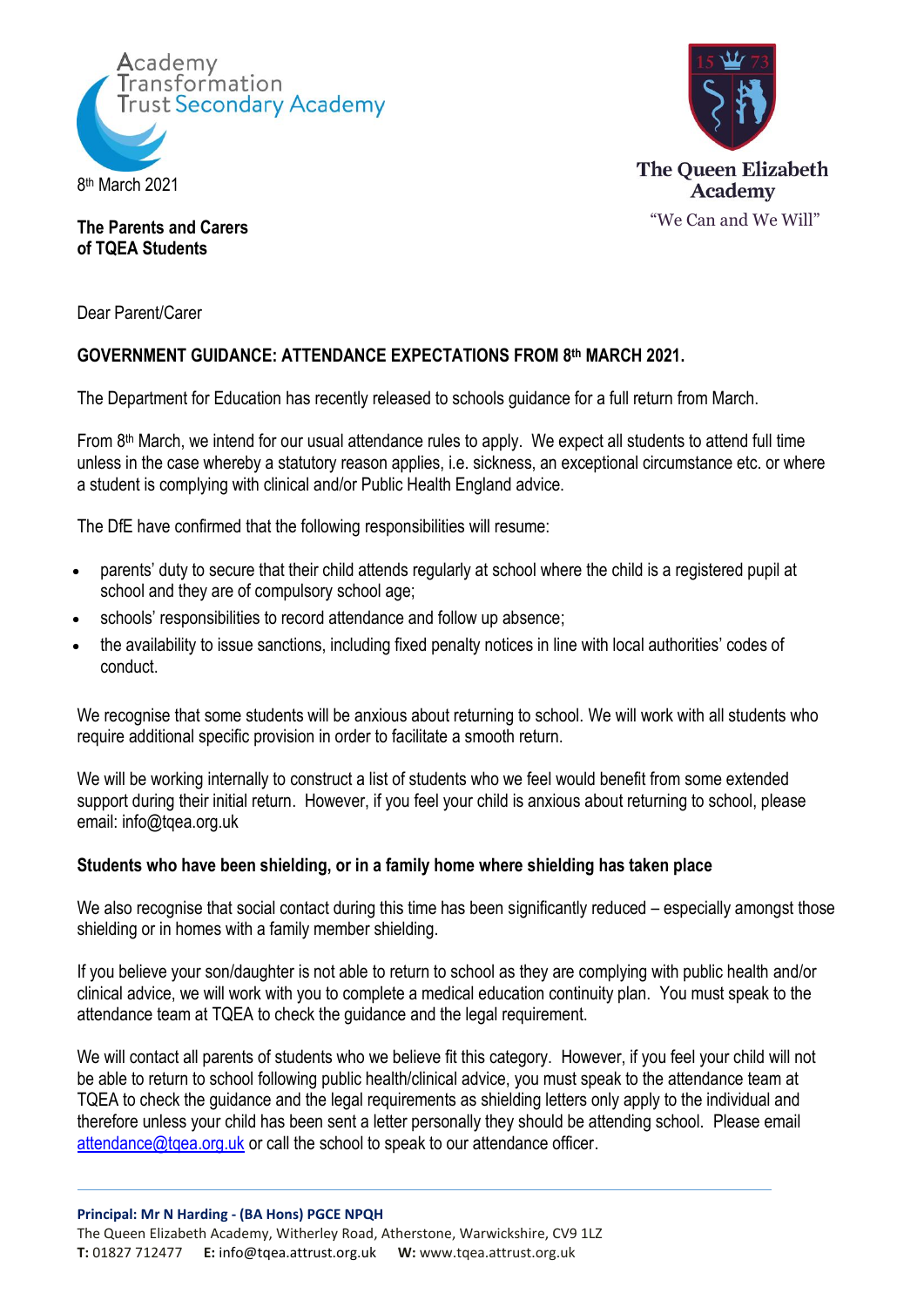# **What does good look like?**

Government research shows a correlation between low attendance and low attainment. Students who attend regularly will typically achieve higher grades in examinations, have greater social skills and have the benefit of a full bodied education

Our attendance target for the school is 96% and we expect all students to aim to reach 100% attendance throughout the year.

| 100% attendance      | This is where all of our students aspire to be.<br>100% means no days off throughout the year.                                                      |
|----------------------|-----------------------------------------------------------------------------------------------------------------------------------------------------|
| 96% attendance       | This is around 6 days lost throughout the year.<br>Your child's attendance is below 100% and they<br>should try to attend every day moving forward. |
| Below 90% attendance | If a pupil's attendance falls below 90% (19)<br>school days of absence), they will be classed as<br>a persistent absentee.                          |

## **Frequently asked questions: what do we do?**

## **What if my child is sick?**

We do understand that children become ill from time to time and, should your child be too ill to attend school, we ask that you contact the school by 9.00am. You must contact the school on each morning of absence. You may receive a call back from one of our attendance officers or a home visit, to check all is ok, if no contact is made from home.

## **My child has a medical appointment. Can they be absent?**

Medical appointments should not be taken during school time where possible. Where it is essential for an appointment to take place during the school day, we allow a two-hour window for a child's departure and return to minimise the disruption to learning. In these cases, please provide the school with sight of the child's appointment card.

#### **We want to go on a family holiday. Is this allowed?**

The government is very firm in their guidance that schools are not allowed to authorise leave of absence during term time, including for family holidays, unless there are exceptional circumstances. Any period of unauthorised absence may result in you, as a parent, receiving a fixed penalty notice fine. Our school office can provide you with a form if you wish to request leave under exceptional circumstances.

We recognise that the vast major of parents elect not to take their child out of school due to the detrimental impact it can have on their child's studies.

#### **What time is late? What happens if my child is late?**

All students are expected to arrive at school and be in their allocated area for 8.45am.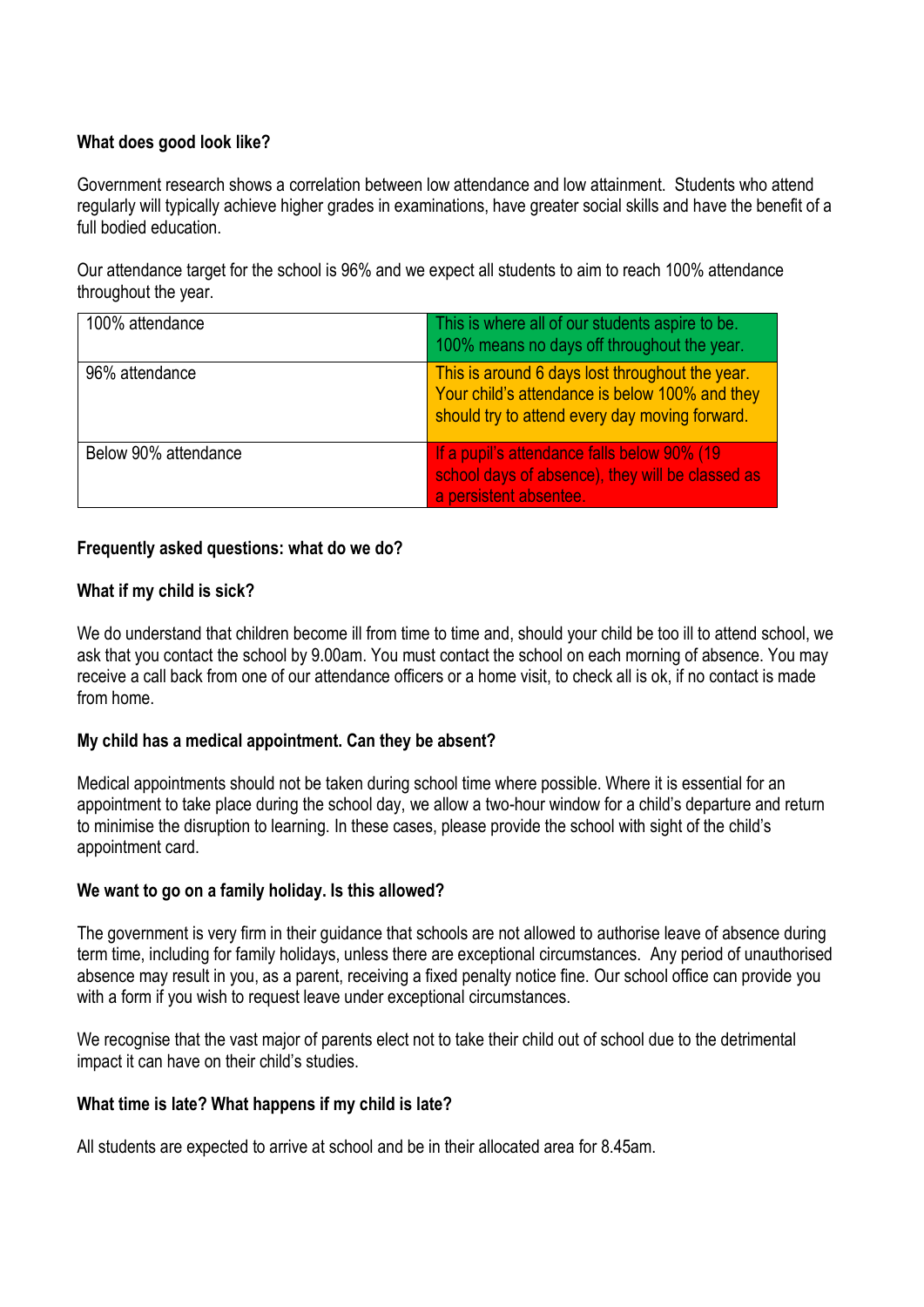All children receive a dedicated registration session in the morning with their form tutor. During this time, key messages are shared and students will be taught work in line with our PSHE/SMSC programme of learning.

Any student who arrives after 8.45am should report to reception. Staff will be present to conduct a late gate and students will be ushered to lessons promptly and may receive a sanction for their lateness. Three lates in a single week result in an after school detention.

### **What happens if the school has concerns about my child's attendance?**

The school monitors pupils' absence on a daily, weekly and termly basis.

If your child's absence causes concern, we will contact you to discuss this. Our attendance escalation process will always start with a phone call for us to discuss any barriers to learning.

If your child's attendance doesn't improve, you may be called in for a parenting contract meeting or Early Help Assessment. Both of these meetings are to be seen as a supportive measure to ensure that your child attends regularly and on time to prevent escalated action being taken by the local authority.

### **What action can the local authority take if my child misses school?**

### *Warwickshire County Council - Leave of Absence*

The Government issued new regulations in September 2013 regarding Leave of Absence; The Education (Pupil Regulations) (England) Regulations 2006 as amended by Education (Pupil Regulations) (England) (Amendment) Regulations 2013

- Head teachers **shall not** grant **any** Leave of Absence during term time **unless they consider** there are **exceptional** circumstances relating to the application.
- $\triangleright$  Parents do not have any entitlement to take their children on holiday during term time. Any application for leave must establish that there are **exceptional circumstances** and the Head Teacher must be satisfied that the circumstances warrant the granting of leave.
- $\triangleright$  Head Teachers will determine how many school days a child may be absent from school if the leave is granted.
- $\triangleright$  The school can only consider applications for Leave of Absence which are made by the resident parent. i.e. the parent with whom the child normally resides.
- $\triangleright$  Applications for Leave of Absence must be made in advance and failure to do so will result in the absence being recorded as "unauthorised". This may result in legal action against the parent, by way of a Fixed Penalty Notice.